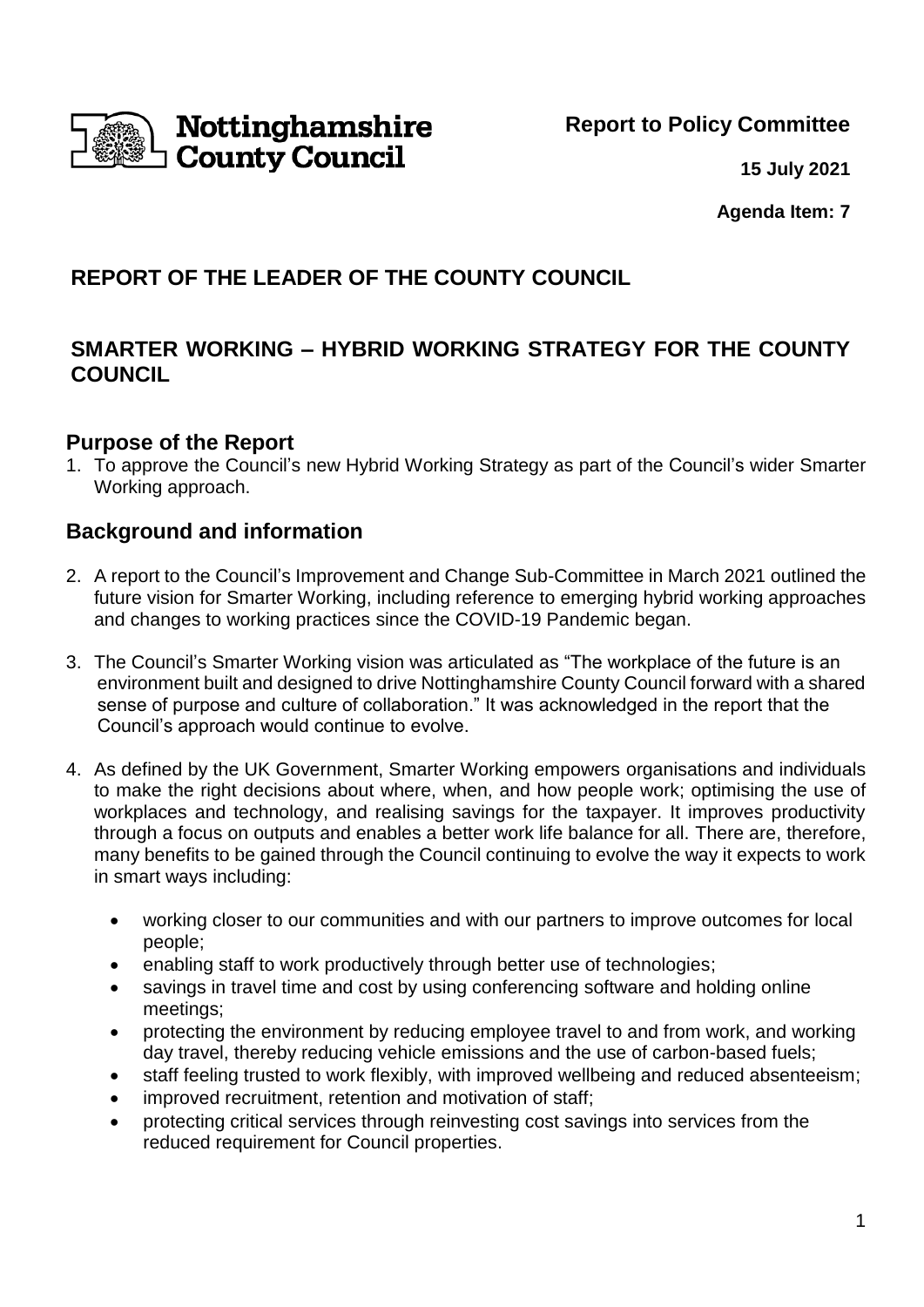- 5. In the financial year 2020-2021, the Council undertook circa 3.5 million fewer miles travel than the previous year equating to a reduced financial spend of £1.6M and reduced carbon emissions of 1000 tonnes or the equivalent of annual emissions from 112 average households (based on the average household emissions across 6 core activities – Heating, Transport, Electricity, Aviation, Diet/Agriculture and Waste).
- 6. The Council's future approach to how we work will help towards continuing this reduction and delivery of our commitment to reducing our carbon emissions in line with the declaration of a Climate Emergency which was agreed at the Full Council meeting on 27<sup>th</sup> May 2021.
- 7. The Council is reviewing its office estate as part of the Investing in Nottinghamshire programme to ensure that the Council delivers services to local communities in the most efficient and effective way, retaining a reduced estate of financially cost-effective buildings, designed, used and operated in the most environmentally sound way.

### **Development of the Hybrid Working Strategy**

- 8. A workforce check-in survey which focussed on employee wellbeing and future working arrangements was conducted in April 2021. The majority of 2,248 employees who took part in this survey feel satisfied with their health, safety, and wellbeing at work and with the support, supervision, and guidance they receive from their manager. Over three quarters of those surveyed felt that they are a valued member of the team and want to have the opportunity to spend time with their team in future.
- 9. Approximately half of employees who responded see themselves working a blend of home and office work in future. A further 32% see themselves as mainly home based, 6% primarily office based and 14% working in the community and other bases.
- 10. The key themes identified by employees in relation to future working arrangements were the need to:
	- engage and inform employees about future changes to working arrangements;
	- strike a balance between service needs and personal circumstances;
	- equip employees to undertake their roles effectively;
	- set clear expectations for how employees can work;
	- ensure workplaces are safe and enable us to live and work safely with COVID.
- 11. This valuable intelligence has informed the development of the Hybrid Working Strategy. The responses and underlying themes emerging from the survey are being used to shape how our future workspaces will be designed and built, and how we will work and use emerging technologies in the future.
- 12. The strategy attached to this report, as Appendix A, outlines the Council's vision, hybrid working principles, scope, and model. The Council's hybrid working model focusses on three key elements, People, Buildings and Technology, working together underpinned by a strong, positive organisational culture that empowers employees and encourages managers to exercise discretion in determining how work is organised and delivered to improve outcomes for local people.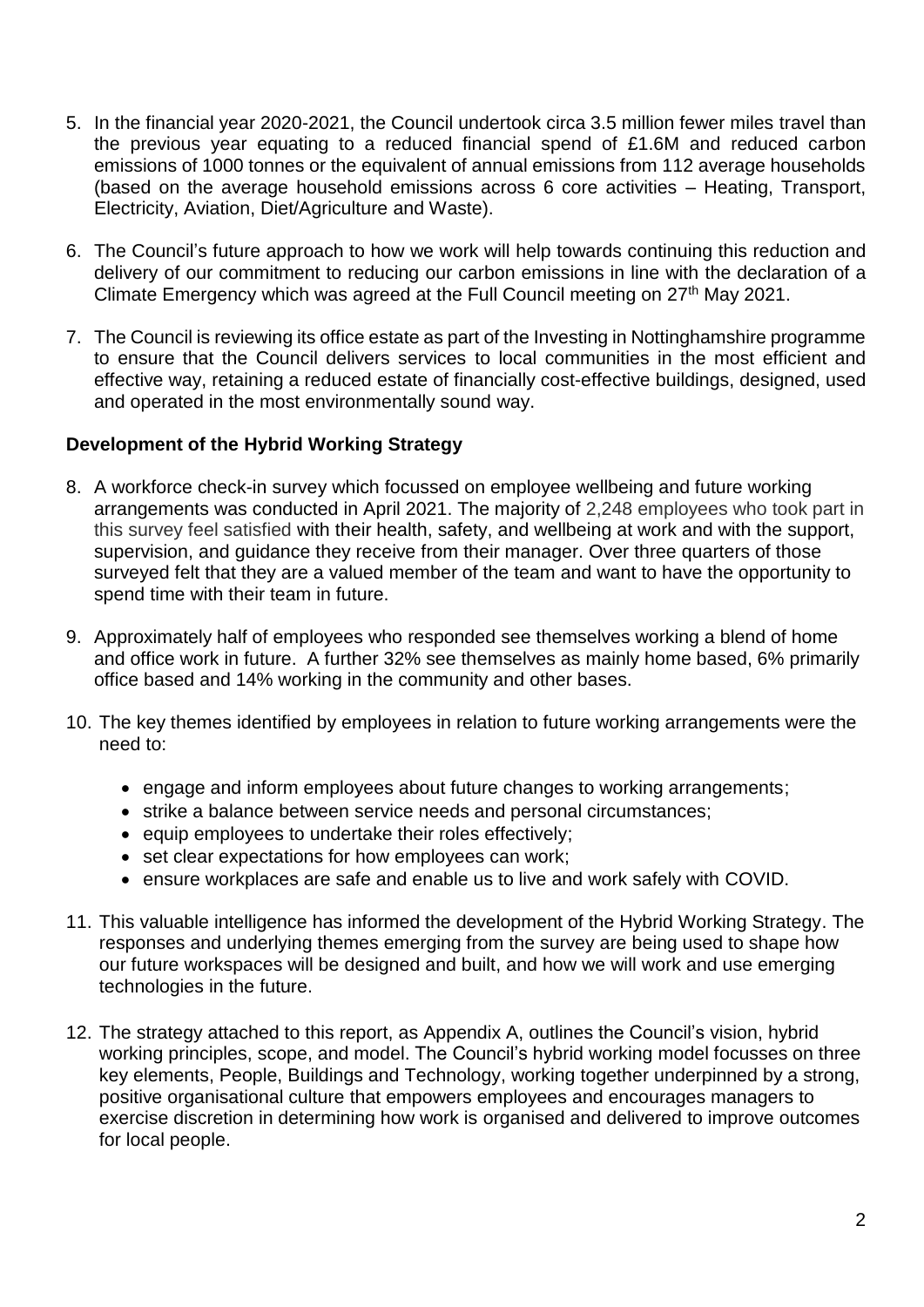13. Effective communication and engagement with employees are critical to the delivery of the Council's hybrid working approach. Employees, staff support groups and trades union colleagues will be involved in the implementation of the strategy and its ongoing development and review to ensure our approach continues to meet the needs of the Council, our workforce and local people whilst reflecting changing circumstances, new ideas, tools and technologies as they become available.

### **Implementation**

- 14. The Council has developed the following three-phase approach to the implementation of hybrid working:
	- **Stage 1 –** At the point of writing the report, the Prime Minister has indicated that working from home quidance will cease on  $19<sup>th</sup>$  July, subject to confirmation on  $12<sup>th</sup>$  July. Government guidance says that it is no longer necessary for Government to instruct people to work from home and employers can plan a return to workplaces. An update will be provided at the meeting.
	- **Stage 2 – (July until Autumn 2021)** It is anticipated that prioritised services will be able to return to offices utilising hybrid working principles. For certain offices within the estate there will not be the full kit and equipment in situ due to the need for staff to work from home during the pandemic and for this to remain in place whilst we fully transition to new ways of working.
	- **Stage 3 – (By the end October 2021)** Implementation of the hybrid working model, with buildings redesigned and equipment in place to enable new more flexible ways of working.
- 15. Employees, staff support groups and trades union colleagues will be involved in developing, testing, and reviewing hybrid working approaches, tools, and materials to ensure they enable staff to work effectively and more flexibly to improve outcomes for local people. This will include staff focus groups, departmental and corporate leadership teams, surveys, using feedback from Employee Personal Development Reviews and other tools such as learning histories to ensure we build on learning and experience as our approach develops.
- 16. The Council is also an independently accredited Timewise employer which recognises the Council's commitment to flexible working to benefit employees, our communities, and the people to whom we provide services. Timewise is the sector leader in developing innovative solutions around flexible working and will continue to work with the Council in implementing the Hybrid Working Strategy.

## **Other Options Considered**

17. The Council could have returned to some of the more traditional ways of working in place before the pandemic. This approach would not deliver the increased flexibility and responsiveness the Council and most other large employers require in modern and evolving working environments. This would be likely to have a detrimental effect on productivity, efficiency, and effectiveness. Such an approach would not reflect the views of our employees or improve wellbeing and work life balance amongst our workforce. Consequently, employee motivation, engagement, recruitment, and retention as an employer of choice would be likely to suffer.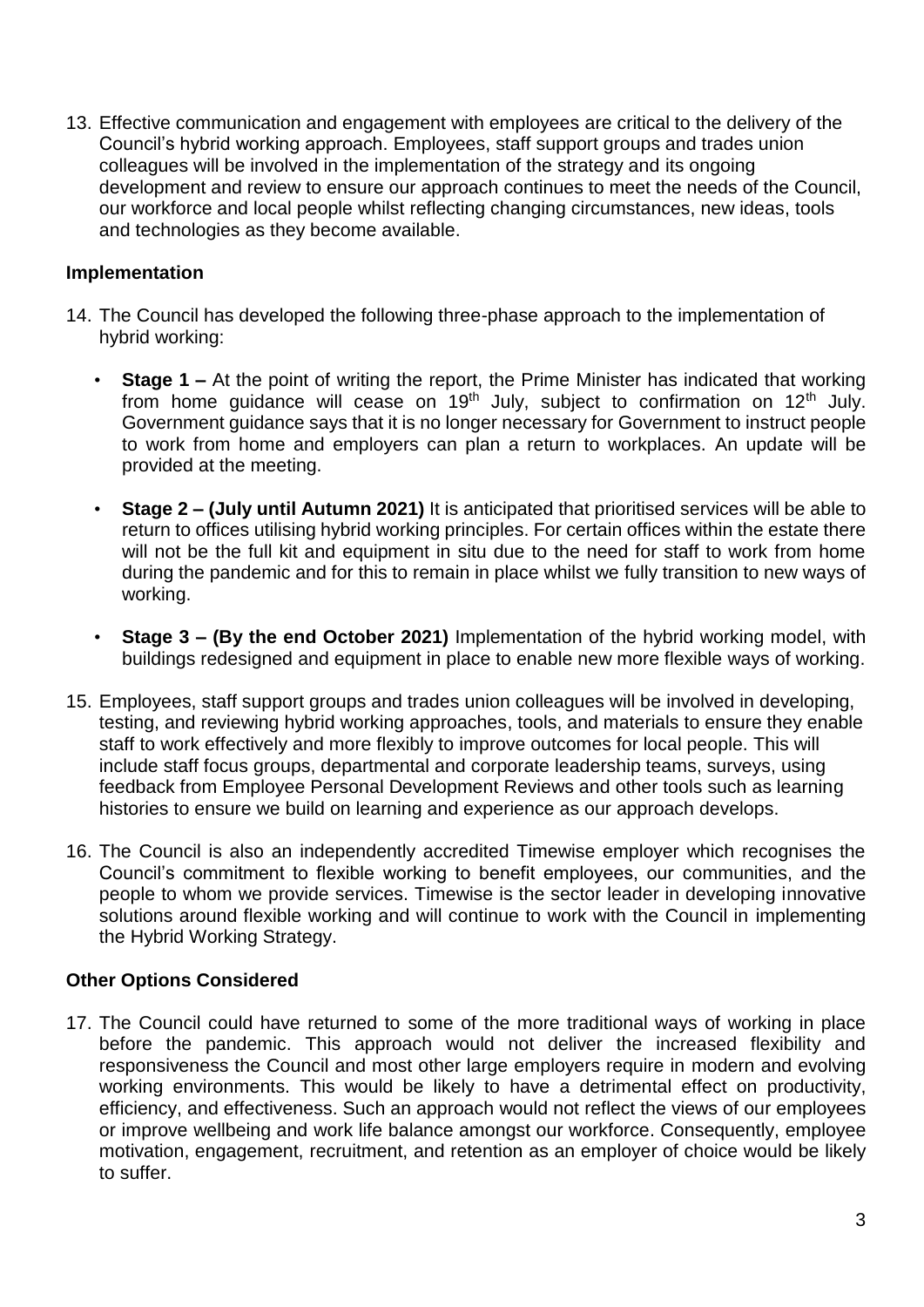### **Reasons for Recommendations**

18. The Council's Hybrid Working Strategy builds on work underway prior to the pandemic and new ways of working, learning and experience from working during the pandemic. The Council has previously established the principle of wanting to use the experience during the pandemic as a springboard to modernise ways of working and maximise the use of technology. The proposed approach will increase productivity, efficiency, and effectiveness and reduce travel saving time, money and continue to reduce the Council's carbon footprint. It will enable the Council to work more flexibly, closer to our communities and ensure services are designed and delivered to meet the needs of local people. The strategy will support a better work life balance for our employees improving motivation, recruitment, and retention of staff.

## **Statutory and Policy Implications**

19. This report has been compiled after consideration of implications in respect of crime and disorder, data protection and information governance, finance, human resources, human rights, the NHS Constitution (public health services), the public sector equality duty, safeguarding of children and adults at risk, service users, smarter working, sustainability and the environment and where such implications are material they are described below. Appropriate consultation has been undertaken and advice sought on these issues as required.

### **Data Protection and Information Governance**

20. The programme and outcomes will be designed to comply with current data protection requirements.

#### **Financial Implications**

21. A significant proportion of the outlined future vision is already funded within the County Council's Capital Programme. However, some additional funding, particularly for the technology requirements outlined, may be required as rollout progresses. Work continues to model the financial requirements which may result in future bids for capital resources.

#### **Human Resources Implications**

22. Engagement is ongoing with trades union colleagues, staff support groups and employees as the Council's hybrid working approach is developed, implemented, and then reviewed.

#### **Public Sector Equality Duty implications**

23. An Equality Impact Assessment has been undertaken which considers the protected characteristics within the Equality Act 2010 and identifies relevant mitigations which will be put in place to deal with any issues arising.

## **RECOMMENDATIONS**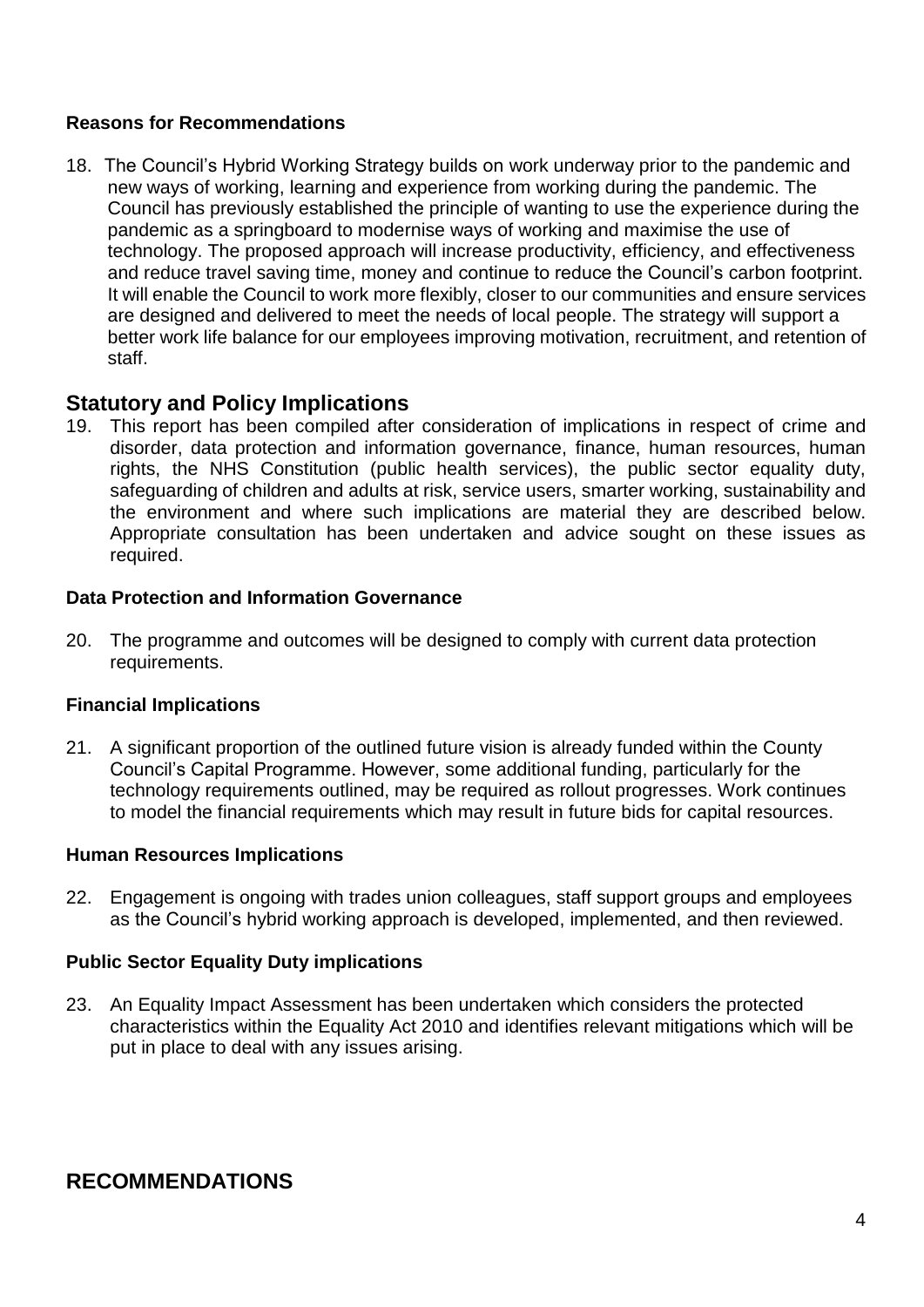It is recommended that:

- 1) Members approve the Council's Hybrid Working Strategy attached as Appendix A.
- 2) Personnel Committee receives future reports on the implementation, progress, and review of the Hybrid Working Strategy, with the first review after 6 months.

#### **Councillor Ben Bradley MP Leader of the County Council**

### **For any enquiries about this report please contact:**

Marjorie Toward – Service Director Customers, Governance and Employees on 0115 9774404

## **Constitutional Comments (KK 05/07/21)**

24.The proposals in this report are within the remit of the Policy Committee.

## **Financial Comments (NS 02/07/21)**

- 25.The report outlines the need to move to a modern and flexible approach to the delivery of our services. Previous investment in technology enabled the Council to respond to the pandemic and as we continue to adapt our services to the hybrid way of working some additional investment in technology will be required. The funding for this will be met from a combination of reserves and existing budgets flowing from the savings being made in travel expenditure. This latter amount will depend on the level of travel undertaken in the hybrid model.
- 26.As indicated in the report, the extent of additional investment will become clearer as the modelling of the appropriate solutions are developed and rolled-out across the Council. Future bids for funding will progress through the Corporate Asset Management Group and the relevant Committee in accordance with the Council's Financial Regulations.

## **HR Comments (GME 05.07.21)**

- 27.The Council's employees are its most valuable asset and it is vital that they continue to be fully engaged in the development of the Hybrid Working Strategy to ensure its successful implementation. A series of engagement events will take place over the summer months to gather people's feedback, ideas and concerns about the future of work. Work is underway to review the Council's employment procedures to ensure they reflect this changed way of working. The information from the engagement activities will inform a refreshed learning and development offer, a revised range of guidance on how, where and when work is undertaken, underpinned by a set of Frequently Asked Questions. Engagement will take place across the whole workforce and include the recognised trade unions and staff support groups.
- 28.This will be an iterative process as new technologies emerge and the hybrid working model evolves and develops. The strategy provides a platform to explore and maximise the benefits of flexible ways of working for employees across the Council. This will result in increased efficiency, improved physical and mental health and well-being due to greater autonomy and work/life balance. This will ensure we have a workforce prepared, supported and enabled to deliver enhanced services to the residents of Nottinghamshire and build on the Council's status as an "Employer of Choice". This means the Council will be able to attract and retain people